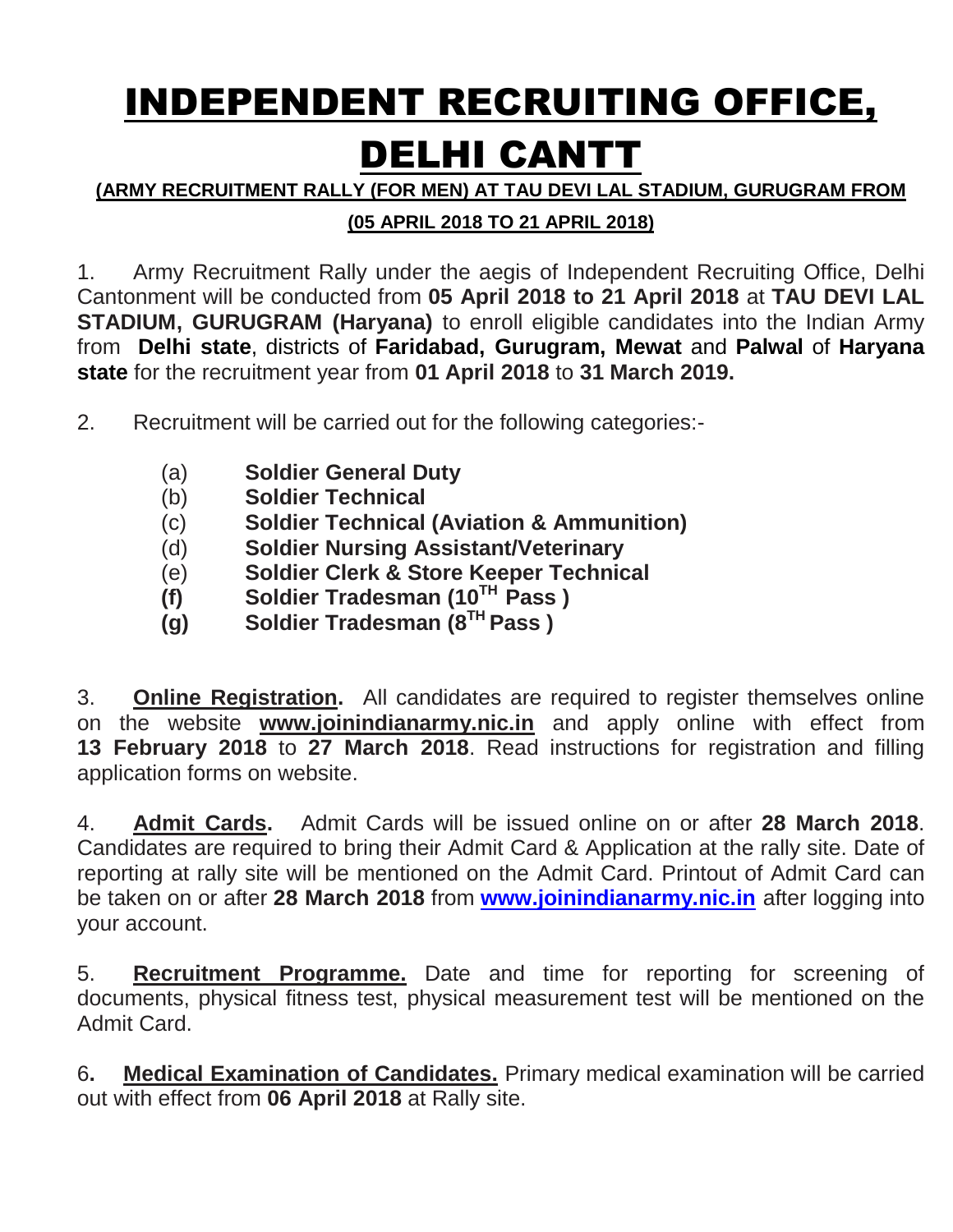7. For **Eligibility Conditions** to include **Educational Qualifications**, **Physical Standards** and **Age Criteria** logon to **[www.joinindianarmy.nic.in](http://www.joinindianarmy.nic.in/)**

8. **Documents/Certificates required to be carried for Rally.** No provisional screening will be done in the absence of original certificates. Candidates must bring the following Documents/certificates in **ORIGINAL:-**

(a) Original and certified true copy of all educational certificates along with mark sheets.

(b) **DOMICILE.** Domicile/Resident Certificate signed by SDM/Tehsildar which is verifiable on concerned website of State Government.

(i) **Edisha** for Haryana state.

(ii) **Edistrict** for Delhi state. (If Domicile Certificate has expired, new application submitted with receipt is required to be produced with old Domicile Certificate).

(c) Caste Certificate signed by SDM/Tehsildar belonging to BC, OBC, SC & ST candidates, which is verifiable on concerned website of State Government.

(d) Caste Affidavit belonging to general castes signed by SDM/Tehsildar.

(e) Character Certificate signed by Sarpanch/Nigam Parshad within six months.

(f) Ration Card, Aadhaar Card and Voter ID Card of self and Parents in Original.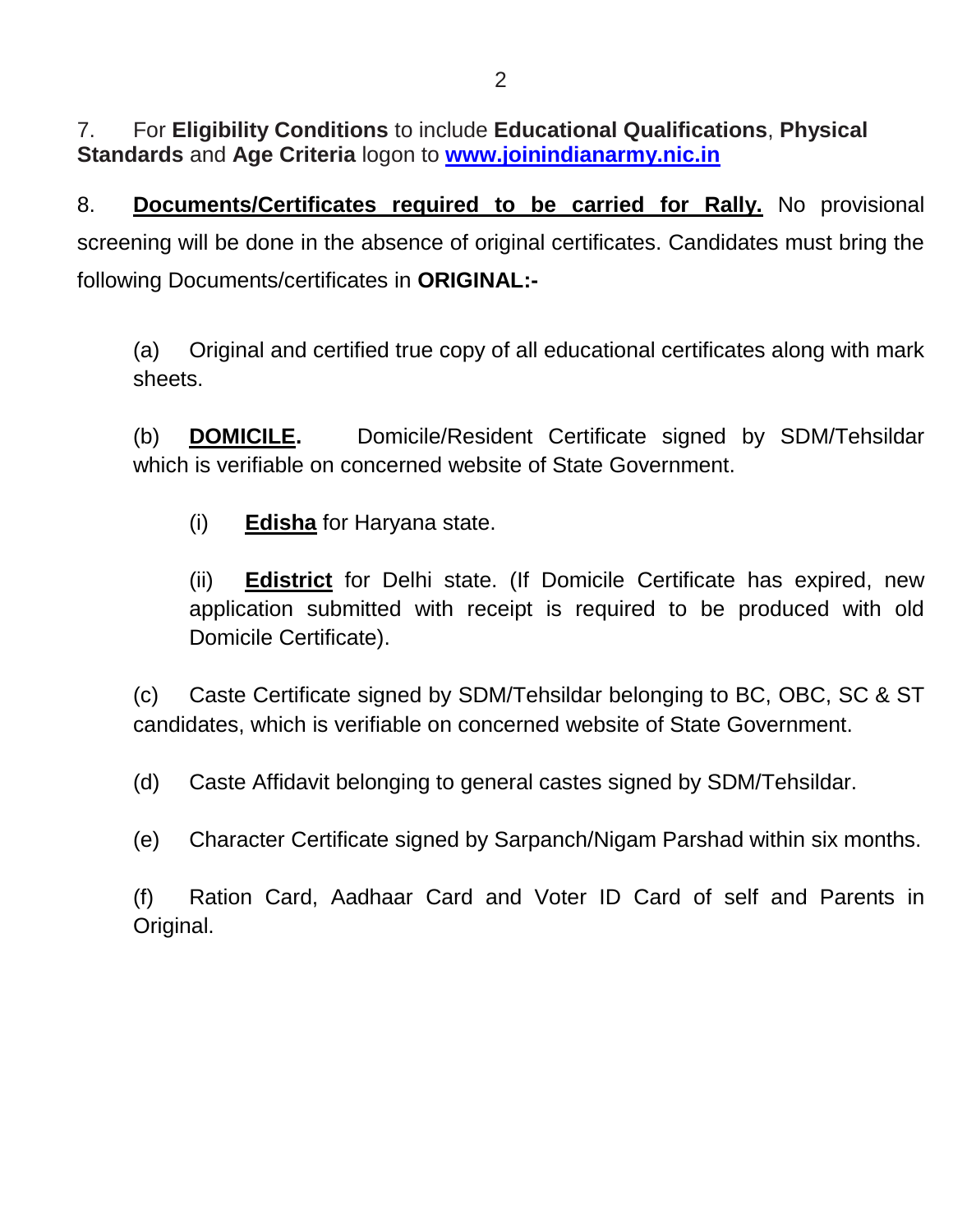(g) In case of **SOS/SOEX/SOWW/SOW** candidates, Relationship Certificate (on the prescribed format) duly signed by Chief Record Officer/ Senior Record Officer of respective Record Office with date of birth. Joint Photographs of the candidate with his father will be produced and an affidavit duly authenticated by Notary/Class-I Gazetted officer to be given by the parent of the candidate duly stating that only one son will be taking bonus marks to get enrolled in theIndian Army. Format of affidavit in Non Judicial Stamp Paper is attached with the notification.

(h) Original and Certified true copy of NCC Certificates and Sports Certificate, if any.

(j) 20 x latest passport size colour photographs of candidate without any sun glasses, head gears and beards (except Sikh candidate).

(k) Sports Certificate and NCC Certificate, if any.

# (l) **Documents for GARHWALI /KUMAONI :-**

(i) Caste/Community Certificate. By Tehsildar/SDM

- (ii) Hill Area Certificate.
- (iii) Character Certificate by Sarpanch/Nigam Parshad.

# (m) **Documents for DOGRA :-**

- (i) Caste/Community (DOGRA) Certificate.
- (ii) Class Certificate DOGRA .  $\rightarrow$  By Tehsildar/SDM

- (iii) Certificate for exemption in height.
- (iv) Character Certificate by Sarpanch/Nigam Parshad.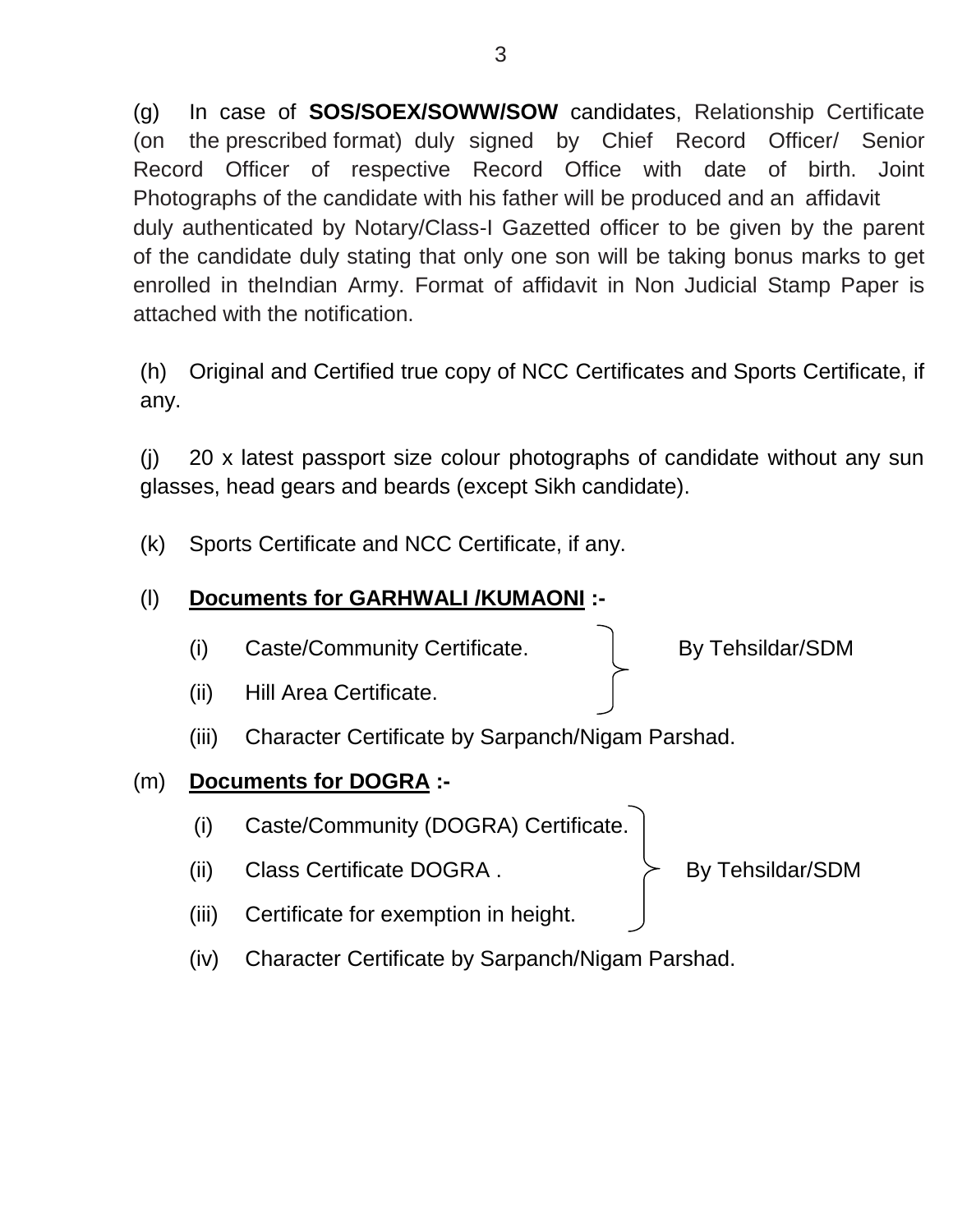# (n) **Documents for BORDER AREA :-**

(i) Border Area Certificate  $\bigcap$  By Tehsildar/SDM

- (ii) Caste Certificate
- (iii) Character Certificate by Sarpanch/Nigam Parshad

(o) **AFFIDAVIT.** Affidavit printed with Admit card duly signed by candidates on Non-Judicial stamp paper of Rs 10/- duly attested by Notary would be submitted by the candidates during the Rally Documentation.

(p) **Xerox Copies**. Candidates will carry 10 x sets of Xerox copies of all above documents duly self attested. Educational documents will be attested by Class-1, Gazetted Officer of Govt of India.

# (q) **Candidates passed from NIOS and Haryana open school should produce the following certificates in ORIGINAL:-**

(i) **NIOS Students**. Original Marks statement, Pass certificate, Provisional Certificate, Transfer cum Migration Certificate and Transfer Certificate alongwith Marks sheet of 8th and 9th Class.

(ii) **Haryana Open School**. Transfer certificate & Marks sheet of  $8^{\text{th}}$  and  $9^{\text{th}}$  Class.

(iii) Date of birth certificate issued by Registrar Births & Deaths,Tehsil Office is required for all students passing Class  $10<sup>th</sup>$  from NIOS and Haryana Open School.

9. **Education from other DISTRICTS/STATES.** Candidates who are domicile of **Delhi State** and **Gurugram**, **Faridabad, Mewat** and **Palwal** districts of **Haryana State**, but have studied/have educational certificates from Districts/States other than those mentioned above will be required to produce in addition to the already mentioned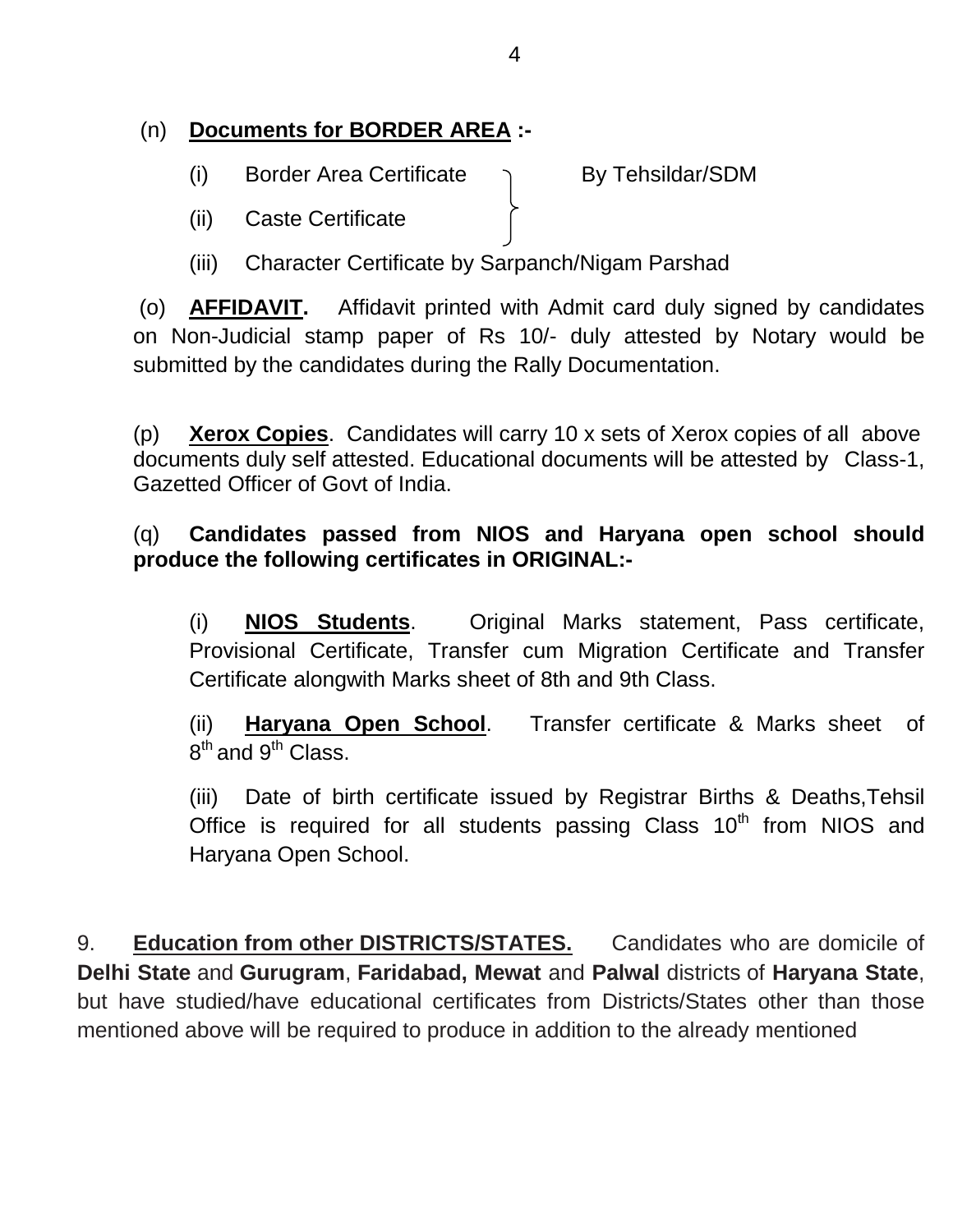documents (in para 8), any three out of the following documents to establish the correctness of domicile/nativity:-

(a) **Bank passbook** of **self/parents** with address duly mentioned.

(b) **Land documents** in the name of self / parents duly verified by SDM/ Tehsildar.

- (c) **Electricity bill** in the name of self/parents which are three years old.
- (d) **Passport** of self/parents.
- (e) **Gas connection** of parents.
- (f) **Telephone/landline** bills in name of parents.

#### **NOTE**

#### **ALL ABOVE MENTIONED DOCUMENTS NEED TO BE ISSUED ATLEAST THREE YEARS FROM THE DATE OF RALLY.**

#### 10. **Advisory.**

(a) Candidates to be self contained for food and water on the day of screening and subsequent days. No one will be allowed to go out of Rally Ground during the Documentation / Screening / Medical Test.

(b) Candidates are advised to report to the rally site strictly as per programme given to avoid over crowding and unnecessary waiting at rally site.

(c) Candidates are advised to take care of their documents/belongings against theft during Rally.

(d) Mobiles, Tabs and Calculators are not permitted at the Rally site.

#### 11**. Caution for all Candidates.**

(a) Army will not be responsible for any **injury or death** caused to any candidate during recruitment process/tests. The candidates will participate at their **own risk**.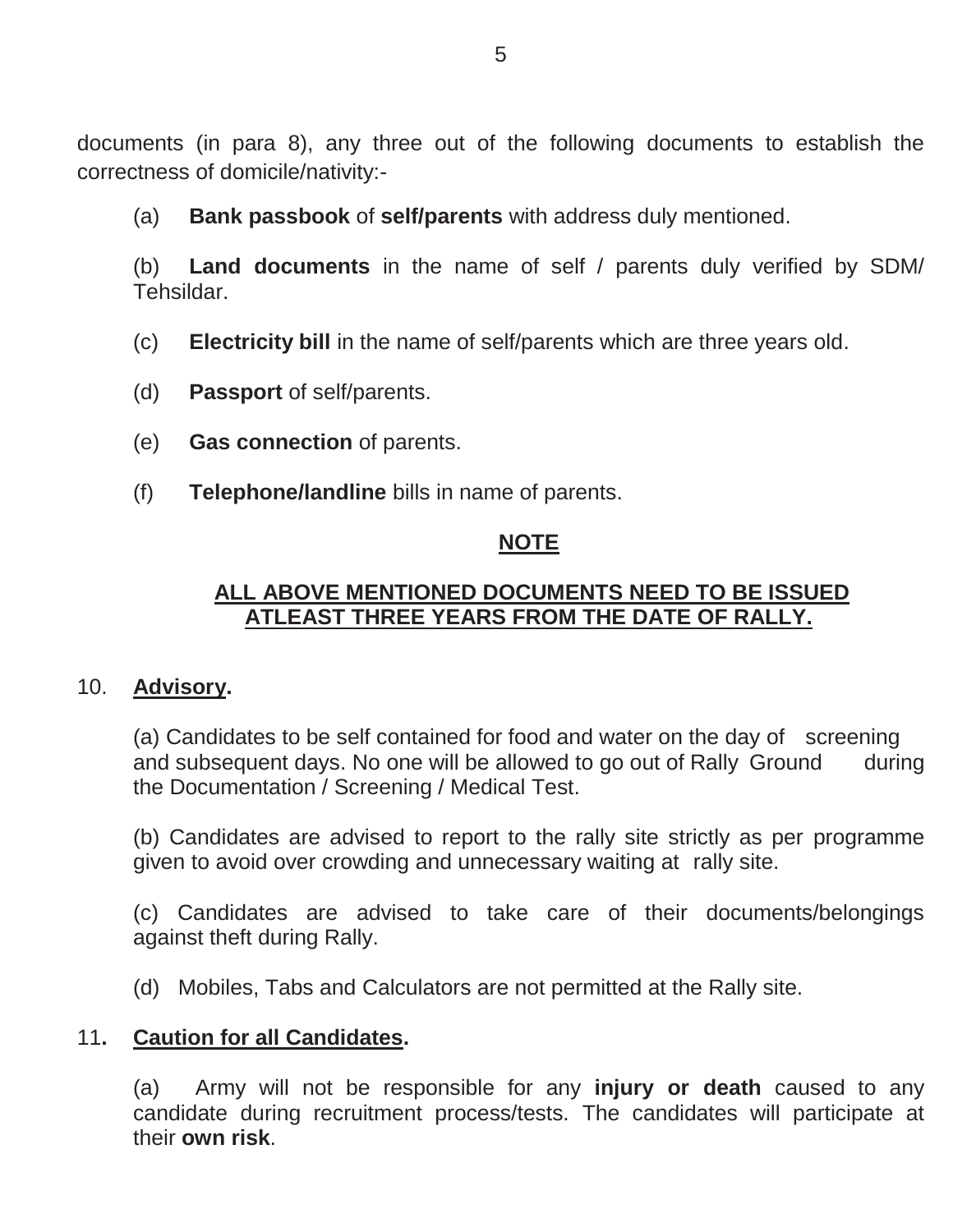(b) Recruitment is a free service and candidates are cautioned against falling victim to unscrupulous elements / middlemen / agents / touts. Paying money to agents / touts is punishable offence. Candidates are advised not to waste time and money on such activities. No one can help except your hard work.

(c) Biometric Identification and hand writing analysis is done at each stage. Imposters will be caught and handed over to Police.

(d) Use of any **unfair means** will make the candidate liable to **disqualification** at all stages of recruitment whenever found. He will be handed over to Police thereafter.

(e) Production of **fake certificates** and making of **false declaration** will lead to **cancellation of candidature and criminal prosecution** under the law at any stage of enrolment and service of the candidate.

(f) The candidates are liable to be screened for use of physical performance enhancing drugs during recruitment rally. Candidates will be **disqualified if found in possession/using physical performance drugs** during recruitment rally. **Army will not be responsible for any mishap during the run/other physical test due to consumption of drugs.**

(g) **MULTIPLE NATIVITY.** Candidates participating in different rallies using multiple nativity certificates will be rejected under fraudulent enrolment and will be liable for legal action in addition to rejection of candidature.

#### (h) **A candidate can apply for only one specific category in particular rally. There is no option to change the category. Candidature of candidates appearing in multiple categories will be rejected.**

12. In case of further query see website at **www.joinindianarmy.nic.in** or contact Independent Recruiting Office, Delhi Cantt-10 at Tele No. : **011-25686451.**

13. **Disclaimer.** Information given above is liable to change without notice. Candidates are advised to keep themselves updated with details viz. Eligibility Conditions, Enrolment Policy, Venue etc.

14. **Beware of Touts.** Recruitment process is fully automated. No one can help you in passing Physical, Medical or Written Examination. Only your hard work will ensure your selection.

#### **"Military service is a volunteer service"**

# **"BEWARE OF TOUTS"**

# **"JOIN THE INDIAN ARMY AND LIVE LIFE LESS ORDINARY"**